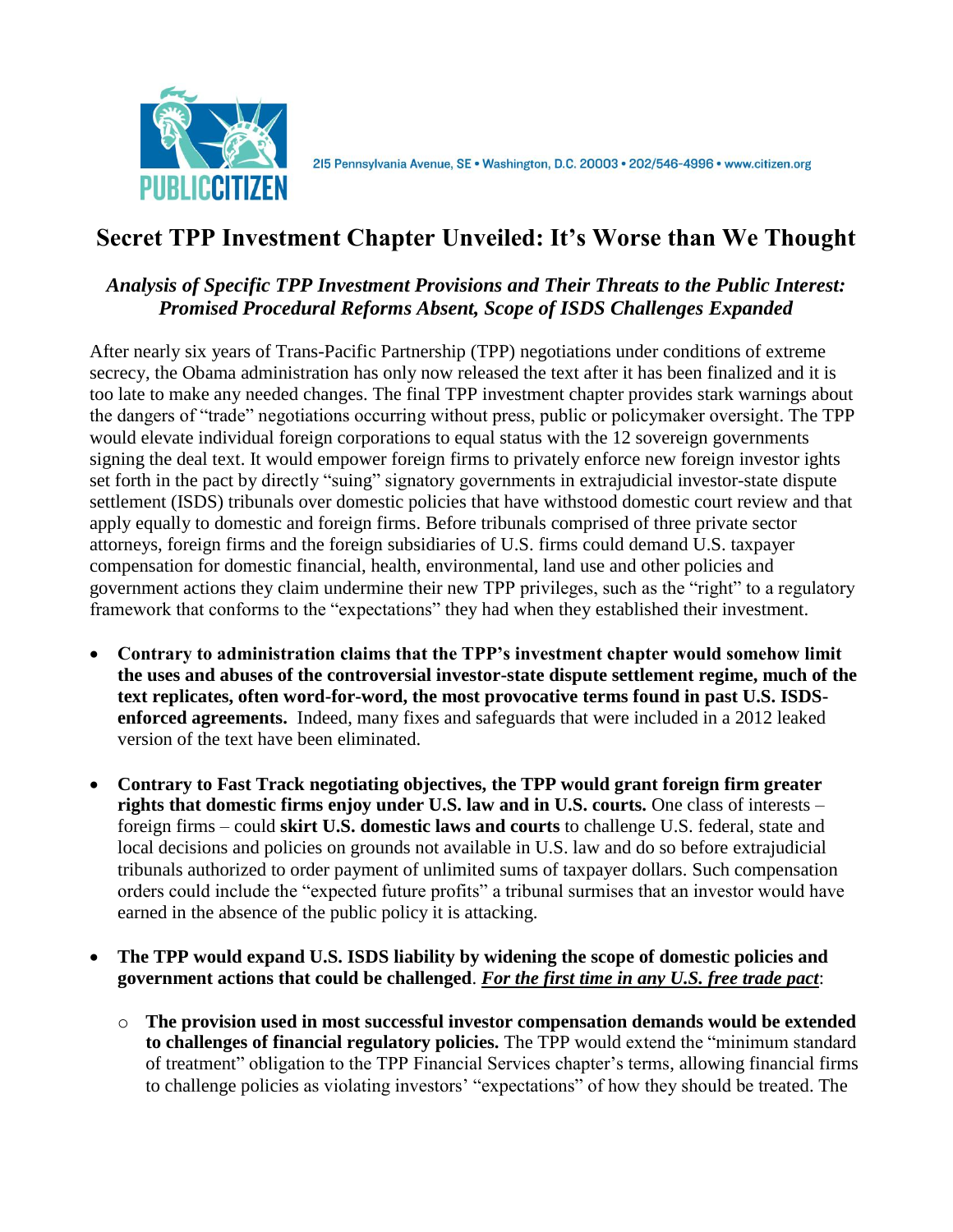"safeguard" that USTR claims would protect such policies repeats an ambiguously written WTO provision that has not been accorded significant deference in the past.

- o **Pharmaceutical firms could use TPP to demand cash compensation for claimed violations of World Trade Organization rules on creation, limitation or revocation of intellectual property rights**. Currently, WTO rules are not privately enforceable by investors.
- o **With Japanese, Australian and other firms newly empowered to launch ISDS attacks against the United States, the TPP would** *double* **U.S. ISDS exposure.** M**ore than 1,000 additional corporations in TPP nations, which own more than 9,200 subsidiaries here, could newly launch ISDS cases against the U.S. government.** About 1,300 foreign firms with about 9,500 U.S. subsidiaries are so empowered under ALL existing U.S. investor-stateenforced pacts. Most of these are with developing nations with few investors here. That is why until the TPP the United States has managed largely to dodge ISDS attacks to date.) The TPP would subject U.S. policies and taxpayers to an unprecedented increase in ISDS liability at a time when the types of policies being attacked and the number of ISDS case are surging. Just 50 known ISDS cases were launched in the regime's first three decades combined while about 50 claims were launched in *each* of the last four years.
- o **The TPP also would newly empower more than 5,000 U.S. corporations to launch ISDS cases against other signatory governments on behalf of their more than 19,000 subsidiaries in those countries.** (These are firms not already directly covered by an ISDSenforced pact between the United States and other TPP governments.)
- **U.S. negotiators succeeded in pressuring other TPP nations to empower foreign investors to bring certain sensitive contract disputes with TPP signatory governments to ISDS tribunals, instead of resolving such matters in domestic courts.** This includes disputes with the federal government about natural resource concessions, government procurement projects for construction of infrastructure projects and contracts relating to the operation of utilities.
- **TPP ISDS tribunals would not meet standards of transparency, consistency or due process common to TPP countries' domestic legal systems or provide fair, independent or balanced venues for resolving disputes**. (Section B) *Contrary to claims that the process was "reformed":*
	- o **TPP tribunals would still be staffed by three private sector attorneys allowed to rotate between acting as "judges" and as advocates for investors** launching cases. Such dual roles would be deemed unethical in most legal systems.
	- o **The TPP text has no requirement for tribunalists to be independent or impartial.** Rather, the text relies on weak impartiality rules set by the arbitration venues themselves.
	- o **The text does not include new conflict of interest rules, despite concern about the bias inherent in the ISDS system** in which ISDS tribunalists have a structural incentive to concoct fanciful interpretations of foreign investors' rights and order compensation to increase the number of investors interested in launching new cases and enhance the likelihood of being selected for future tribunals. TPP negotiators punted a so-called "Code of Conduct" for ISDS arbitrators to a side agreement to be put in place before the TPP goes into effect (Article 9.21.6). When and whether Congress and the public will get to evaluate these rules - and how enforceable they will be - is not specified.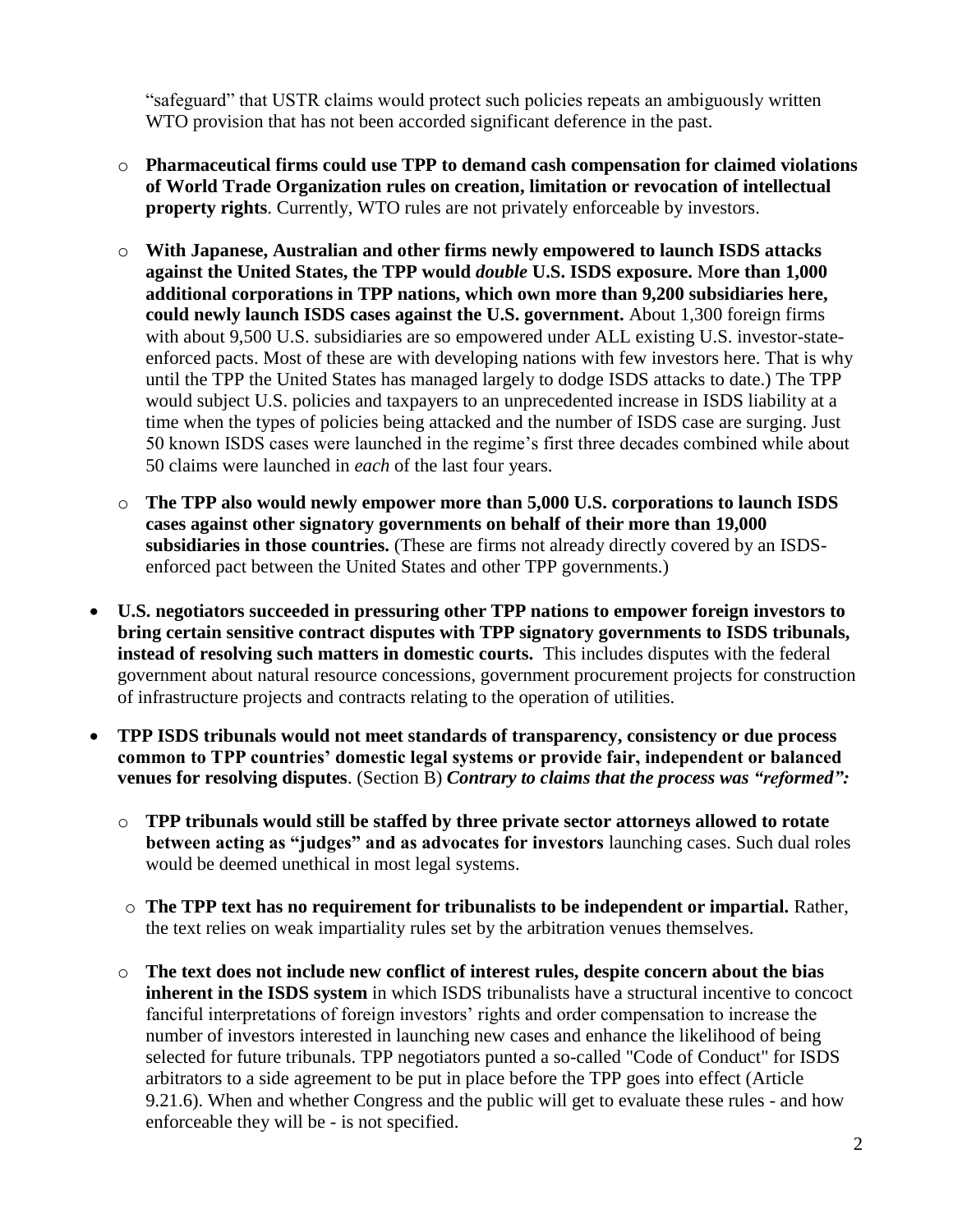- o **There is no system of outside appeal on the merits of a decision. Nor is an appellate body established within TPP to constrain the enormous discretion on the merits and amounts of compensation**. The text retains full discretion for the tribunal to determine how much a government must pay the firm in taxpayer funds. This can include claims for the "expected future profits" the tribunal surmises would have earned in the absence of the public policy under attack. ISDS tribunals have ordered more than \$3.5 billion in compensation under existing U.S. pacts alone for toxic bans, land-use policies, financial stability measures, forestry rules, water services, economic development policies, mining restrictions and more. More than \$34 billion remain in pending claims under U.S. pacts.
- o **Even when governments win, under TPP rules they can be ordered to pay for the tribunal's costs and legal fees, which average \$8 million per case.**
- **TPP does not include the promised "reforms" of the substantive foreign investor rights underlying egregious past rulings.** 
	- o **The TPP retains the "Minimum Standard of Treatment" and "Indirect Expropriation" language from past U.S. pacts that grants foreign investors** "rights" to not have expectations frustrated by a change in government policy. Under the TPP, it does not matter if the changed policy came in response to a new financial crisis or health discovery or environmental catastrophe, *or if it applies to domestic and foreign firms alike.*
	- o **There are no new safeguards that limit ISDS tribunals' discretion to issue ever-expanding interpretations of governments' obligations to investors and order compensation on that basis.** The text reveals virtually identical "limiting" Annexes and terms that were included in U.S. pacts since the 2005 Central America Free Trade Agreement (CAFTA) that have failed to rein in ISDS tribunals. CAFTA tribunals have simply ignored these provisions now replicated in the TPP. As with past pacts, in the TPP such tribunal conduct is not subject to appeal.
	- o **The TPP includes an overreaching definition of "investment" that would extend the coverage of the TPP's expansive substantive investor rights far beyond "real property," permitting ISDS attacks over government actions and policies related to financial instruments, intellectual property, regulatory permits and more.** Proposals to narrow the definition of "investment," and thus the scope of policies subject to challenge, that were included in an earlier version of the text that leaked have been eliminated.
	- o **The lack of robust "denial of benefits" provisions would allow firms from non-TPP countries and firms with no real investments to exploit the extraordinary TPP ISDS privileges.** This includes firms from non-TPP countries that have incorporated in a TPP signatory country. Thus, for instance, one of the many Chinese state-owned corporations in Vietnam and Malaysia (that also have U.S. investments), could "sue" the U.S. government under this text. Language limiting investors to those that have "substantial business activities" is not defined, and tribunals have been willing to consider very minimal investments in host states as conferring nationality for the sake of gaining treaty protections.
	- o **Proposals to extend even the TPP's weak general exceptions for environmental and health policies to the Investment Chapter were rejected**.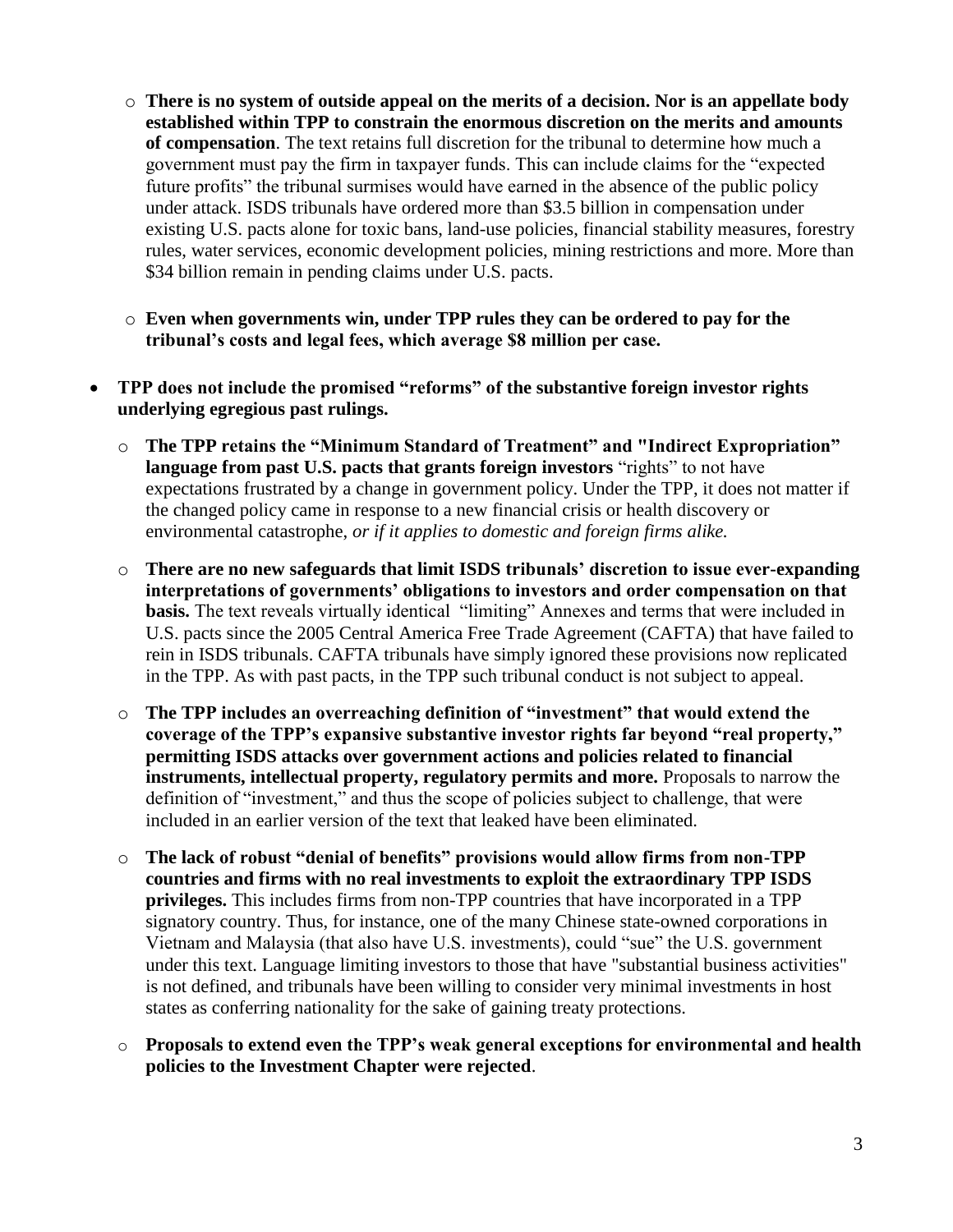- o **The final TPP text even eliminates some limited safeguards included in an earlier leaked version that would have protected certain public interest policies in several TPP countries from ISDS challenges.** These include Canada's policies to promote Canadian culture, Malaysia's government procurement measures (after three years of the TPP going into effect), and Australia's public health policies to ensure access to affordable medicines. With the deletion of these safeguards in the final TPP text, foreign firms would be free to ask extrajudicial tribunals to order government compensation for these sensitive policies.
- **The only meaningful new ISDS safeguard included in the final TPP text is a carve-out for tobacco-related public health measures that allows countries to elect to remove such policies from being subject to ISDS challenges, either in advance or once a policy is attacked**. Leading health groups, pro-free-trade former New York City mayor Michael Bloomberg and TPP countries like Malaysia had pushed for years for even more expansive provisions. These proposals would have prevented all TPP challenges to tobacco-related health policies, including those brought by other governments and would have excluded tariff cuts on unprocessed tobacco and tobacco products that would result in the TPP lowering the price of cigarettes. The final tobacco provision makes clear that government-to-government challenges to tobacco control measures are allowed as is tariff elimination on tobacco and tobacco products. But even with these unfortunate limitations, the final provision is considerably better than past ISDS tobacco control exception proposals. It provides an example of how a meaningful trade pact safeguard against ISDS attacks could be structured. That said, because the TPP's Investment Chapter includes a Most Favored Nations provision, a tobacco company could demand the better investor rights provided in other ISDSenforced investment agreements the regulating country has enacted. (Indeed, the TPP tobacco language in part was motivated by various subsidiaries of Phillip Morris using the ISDS clauses of various countries' ISDS-enforced agreements to attack Australian and Uruguayan tobacco control policies.) However, even with those not insignificant caveats, this real carve out from ISDS liability for various forms of health-related tobacco control policies makes apparent how ineffective and meaningless the chapter's language advertised by the White House as protecting other health policies and the environment actually is (Article 9.15). The tobacco provision also begs the question why only tobacco control policies are excluded from ISDS attacks, given no other provision of the Investment Chapter nor the TPP's General Exceptions chapter provides any meaningful safeguard or effective exception to stop ISDS attacks on other public health measures, from toxins bans to patent policies to pollution cleanup requirements. (For more on the TPP's tobacco-related provisions, see the text analysis from Action on Smoking and Health.)

The TPP's expansion of the ISDS regime would come amid a surge in ISDS cases against public interest policies. Rather than being an option of last resort, corporations' use of ISDS is surging, with an ever-expanding range of policies and government actions coming under attack, with few claims involving actual expropriation. While treaties with ISDS provisions have existed since the 1960s, just 50 known cases were launched in the regime's first three decades combined. In contrast, foreign investors launched at least 50 ISDS claims *each year* from 2011 through 2013, and another 42 claims in 2014. The ostensible goal of the ISDS system was to provide foreign investors a means to obtain compensation if a government expropriated their factory or land and the domestic court system did not provide for compensation. Over time, both the rules and their interpretation have been dramatically expanded – a problem that the final TPP shows the TPP would exacerbate.

Foreign corporations have used these claims to attack tobacco, climate, financial, mining, medicine, energy, pollution, water, labor, toxins, development and other non-trade domestic policies. Under U.S.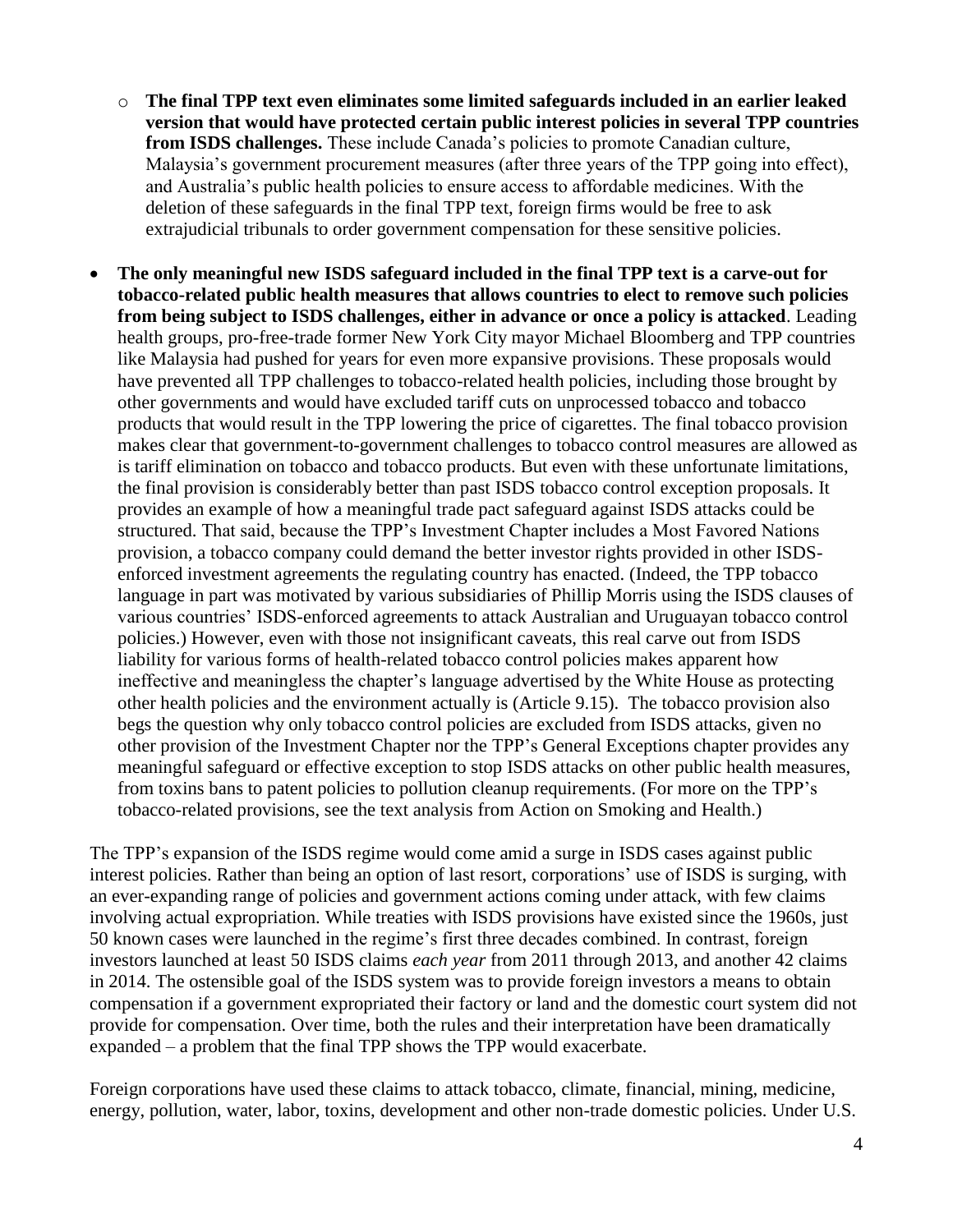"free trade" agreements (FTAs) alone, foreign firms have already pocketed more than \$440 million in taxpayer money via investor-state cases. This includes cases against natural resource policies, environmental protections, health and safety measures, economic development policies and more. ISDS tribunals have ordered more than \$3.6 billion in compensation to investors under all U.S. FTAs and Bilateral Investment Treaties (BITs). More than \$34 billion remains in pending ISDS claims under these pacts, nearly all of which relate to environmental, energy, financial regulation, public health, land use and transportation policies. Even when governments win cases, they are often ordered to pay for a share of the tribunal's costs. Given that the costs just for defending a challenged policy in an ISDS case total \$8 million on average, the mere filing of a case can create a chilling effect on government policymaking, even if the government expects to win.

## *Detailed Textual Analysis*

This analysis of the released TPP investment text provides a guided tour of this chapter's many provisions that literally replicate the terms of past U.S. agreements. This includes language providing foreign investors various substantive and procedural rights that extend beyond those provided to domestic firms under domestic law, and the same "safeguard" language that has failed to function effectively in past pacts. This analysis also spotlights differences between earlier leaked versions of this chapter (from 2012 and 2015) and this final text, including the elimination of various reform and safeguard proposals found in the earlier versions.

## **TPP Text Establishes Procedural Rights Available Only to Foreign Investors**

 **Foreign investors alone would be granted access to extrajudicial tribunals staffed by private sector lawyers who rotate between acting as "judges" and representing corporations in cases against governments, posing major conflicts of interest.** The text includes provisions that submit TPP signatory countries to the jurisdiction of World Bank and United Nations arbitral tribunals. These tribunals, staffed by private sector attorneys (Article 9.21), are empowered to order governments to pay investors compensation for what the attorneys deem to be violations of the TPP's investor rights. The tribunals lack public accountability and standard judicial ethics rules. The lawyers rotate between roles as "judges" in disputes brought by investors against governments, and as advocates for investors against governments, in a manner that would be deemed unethical for judges in most domestic legal systems.

The TPP text itself has no requirement for tribunalists to be independent or impartial and instead refers to weak impartiality rules set by the arbitration venues themselves. In the 48-year history of the World Bank arbitration regime, which is most commonly used, tribunalists have only been disqualified in four of 41 challenges of exhibited bias or conflicts of interest. Rulings by tribunalists with specific conflicts of interest have been allowed to stand. A tribunalist ruling that Argentina had to pay Vivendi Universal \$105 million for reversing a failed water privatization served on the board of a bank that was an investor in Vivendi. The tribunalist did not disclose the conflict, much less recuse herself, but Argentina's effort to annul the ruling was dismissed. While the text promises that a Code of Conduct for investment arbitrators will be released before the TPP goes into effect (Article 9.21.6), the final TPP text does not give the public or Congress any enforceable reform commitments to compare against domestic best practices.

However, a deeper conflict of interest is inherent in the "business model" underlying the ISDS system. The corporation initiating a case chooses the venue and selects one of the "judges". The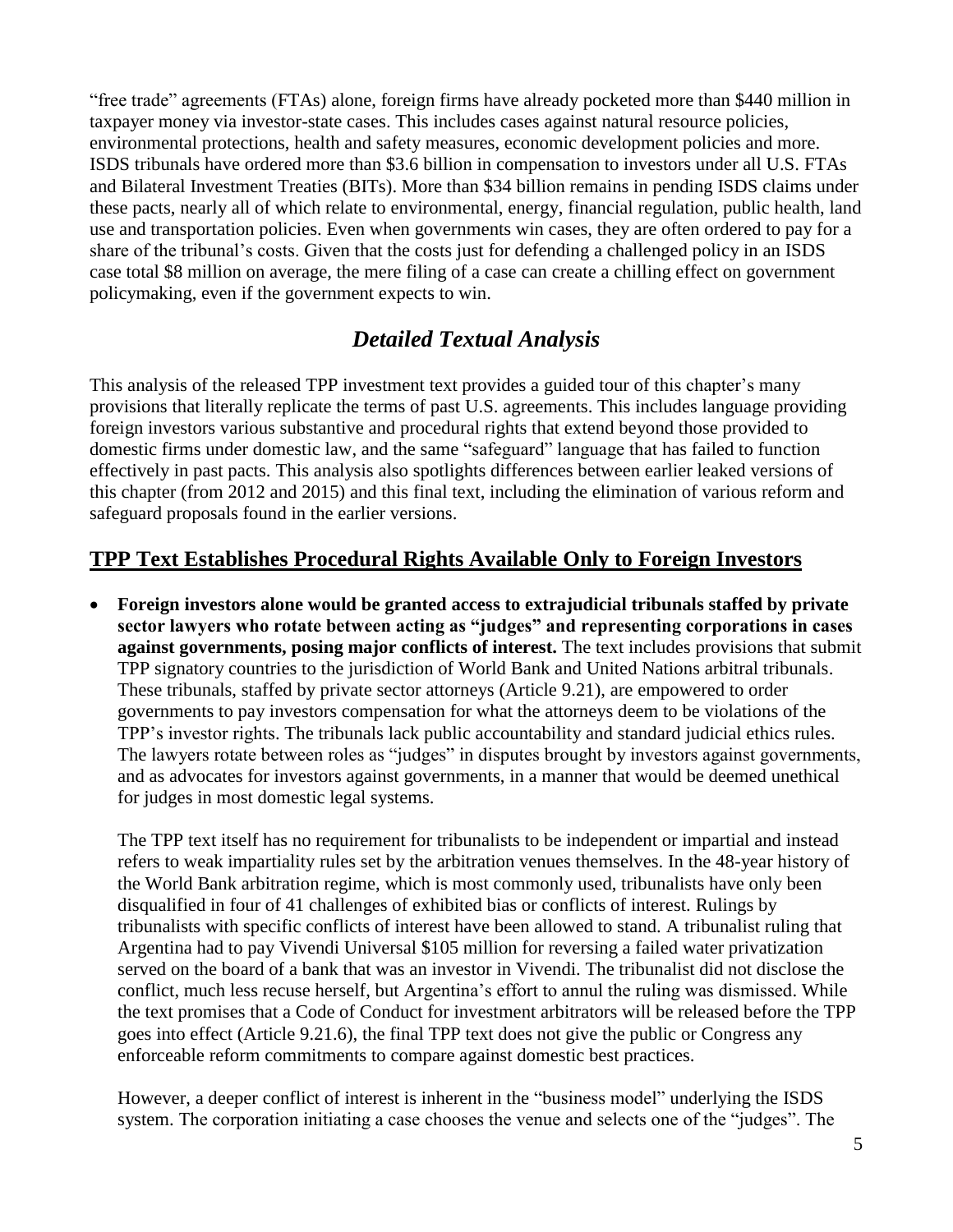defending government chooses another, and those two select the third (Article 9.21). Since only foreign investors can launch cases and also select one of the tribunalists, ISDS tribunalists have a structural incentive to concoct fanciful interpretations of investors' rights and order that they be compensated for breaches of obligations to which governments never agreed. Lawyers that do so while serving as a tribunalist in one ISDS case can increase the number of investors interested in launching new cases and enhance the chance investors will select him or her for future tribunals.

There are no requirements to follow precedent. And, there is no right of appeal on the merits of a decision. Under the World Bank rules, governments can turn to another tribunal of three private sector attorneys to seek annulment of a ruling for limited procedural errors. But annulments are extremely rare. The final TPP text, like past U.S. FTAs, includes no meaningful internal appeals mechanism for ISDS rulings. And the text provides for no additional rights of appeal to an outside court or other body. It only includes a reference to the possibility that one day such an appeals mechanism could be created "under other institutional arrangements" (Article 9.22.11) But the final TPP text is even weaker on this front than the investment chapters of existing FTAs, which state that were an ISDS appellate body to be created one day by the signatory governments, the governments "shall strive to reach an agreement that would have such appellate body review awards." The TPP text only states that, in the hypothetical scenario that such an appellate mechanism would someday be created by some unnamed party, the signatory governments "shall consider whether awards…should be subject to that appellate mechanism" (Article 9.22.11).

- **Foreign tribunals would be empowered to order governments to pay unlimited cash compensation out of national treasuries**. The text provides tribunals with discretion to determine the amount of compensation governments must pay investors (Article 9.28.1) and also the allocation of costs (Article 9.28.3), such as the tribunalists' fees. Even when governments win ISDS cases, they waste scarce budgetary resources defending national policies against these corporate attacks, as \$8 million in taxpayer funds must be used in an average ISDS case to pay large hourly fees for the tribunals and legal costs. An earlier leaked version of the TPP investment chapter included a proposed provision to standardize hourly fees for tribunalists at the lower end of the range of fees currently paid (about \$375 per hour, compared to the \$700 per hour that some tribunalists receive). But that restriction on tribunalist fees has been scrapped in the final text.
- **An overreaching definition of "investment" has been agreed by all parties that would extend the coverage of the TPP's expansive substantive investor rights far beyond "real property," permitting ISDS attacks over government actions and policies related to financial instruments, intellectual property, regulatory permits and more.** The definition of "investment" in the text is: "every asset that an investor owns or controls, directly or indirectly, that has the characteristics of an investment, including such characteristics as the commitment of capital or other resources, the expectation of gain or profit, or the assumption of risk" (Article 9.1). The text goes on to enumerate as examples: regulatory permits; intellectual property rights; financial instruments such as stocks and derivatives; "construction, management, production, concession, revenue-sharing, and other similar contracts;" and "licenses, authorizations, permits, and similar rights conferred pursuant to domestic law."

The chapter's new rights and protections would extend to investments already existing before the TPP. It would permit compensation claims even over failed attempts to make an investment, with the low standard to qualify for attempting to invest being "concrete action or actions to make an investment, such as channeling resources or capital in order to set up a business, or applying for a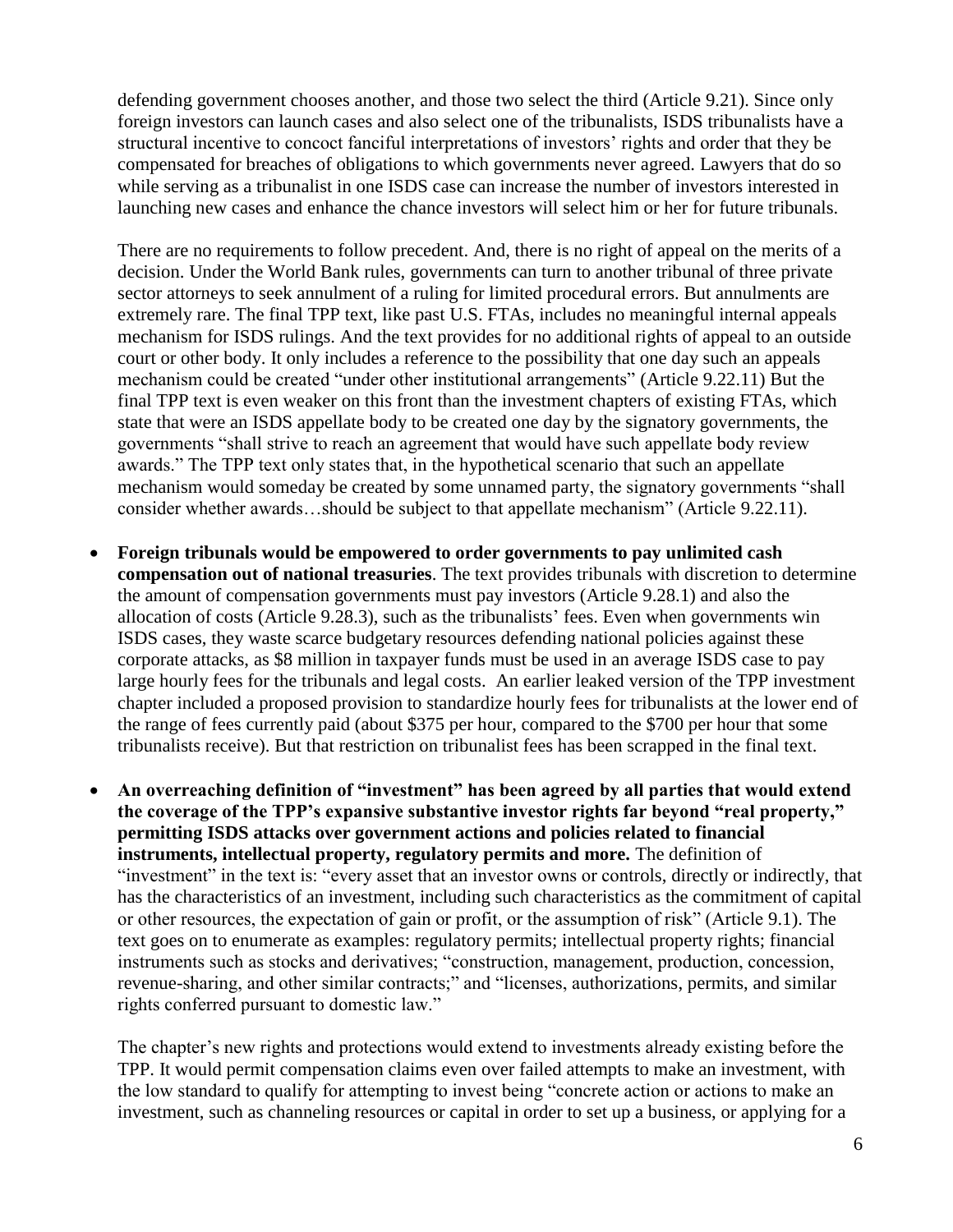permit or license." The expansive definitions allow attacks on a vast array of non-discriminatory domestic policies and government actions from health and land use policies to construction permits and financial regulation. Proposals in a 2012 leaked version that would have banned ISDS attacks related to government procurement, subsidies or government grants were struck from the final text.

 **Under pressure from U.S. negotiators, the final text expands the scope of matters that are subject to investor-state enforcement to also include government contracts with foreign investors for natural resource concessions, construction projects and more**. The final TPP text gives foreign investors greater rights than domestic investors with respect to disputes relating to procurement contracts with the signatory governments, contracts for natural resource concessions on land controlled by the national government and contracts to operate utilities (Articles 9.1 and  $9.18(1)(a)(i)(C)$ ). The U.S. government pushed for the TPP to establish a right for foreign investors to bring disputes over such contracts to ISDS tribunals rather than domestic courts despite years of strong opposition from other TPP countries, which apparently caved to the U.S. demands. As a result, the TPP would allow disputes over such contract matters between foreign firms and governments to be resolved in ISDS tribunals rather than requiring foreign firms to use the same domestic laws and courts to which domestic firms could bring such disputes.

Specifically, ISDS enforcement would be extended to cover "written agreement[s]... between an authority at the central level of government of a Party and a covered investment or an investor of another Party… that grants rights to the covered investment or investor: (a) with respect to natural resources that a national authority controls, such as oil, natural gas, rare earth minerals, timber, gold, iron ore and other similar resources, including for their exploration, extraction, refining, transportation, distribution, or sale; (b) to supply services on behalf of the Party for consumption by the general public for: power generation or distribution, water treatment or distribution, telecommunications or other similar services supplied on behalf of the Party for consumption by the general public…; or (c) to undertake infrastructure projects, such as the construction of roads, bridges, canals, dams, or pipelines…"

 **An overreaching definition of "investor" and lack of robust "denial of benefits" provisions would allow firms from non-TPP countries and firms with no real investments to exploit the extraordinary privileges the TPP would establish for foreign investors.** The text includes an overreaching definition of "investor" as a person or legal entity that makes an investment as defined in the pact (Article 9.1). **This includes firms from non-TPP countries that have incorporated in a TPP signatory country.** Thus, for instance, one of the many Chinese stateowned corporations in Vietnam and Malaysia, TPP countries, could "sue" the U.S. government in a foreign tribunal to demand compensation under this text. Additionally, the text's broad definition of an "investor" could allow firms that have made no real investment in a country to drag governments through costly foreign tribunal proceedings. Existing U.S. trade deals include terms whereby an investor that is not native to a nation in the pact can be denied the benefits of the deal. The ostensible goal is to discourage "free riding" and "treaty shopping" by multinational firms. To counter abusive nationality planning, the pacts state that the benefits of the deal can be denied to investors if they are owned or controlled by investors outside of the trade pact signatory countries and they also have no "substantial business activities" in the claimed home nation (or in any signatory country beyond the host country). However, such "denial of benefits" terms are not particularly robust, since even having a staff person or two and a minor paper trail in the claimed home country can pass the "substantial business activities" threshold. These low thresholds are replicated in the TPP text, allowing Chinese or German investors (for instance) to channel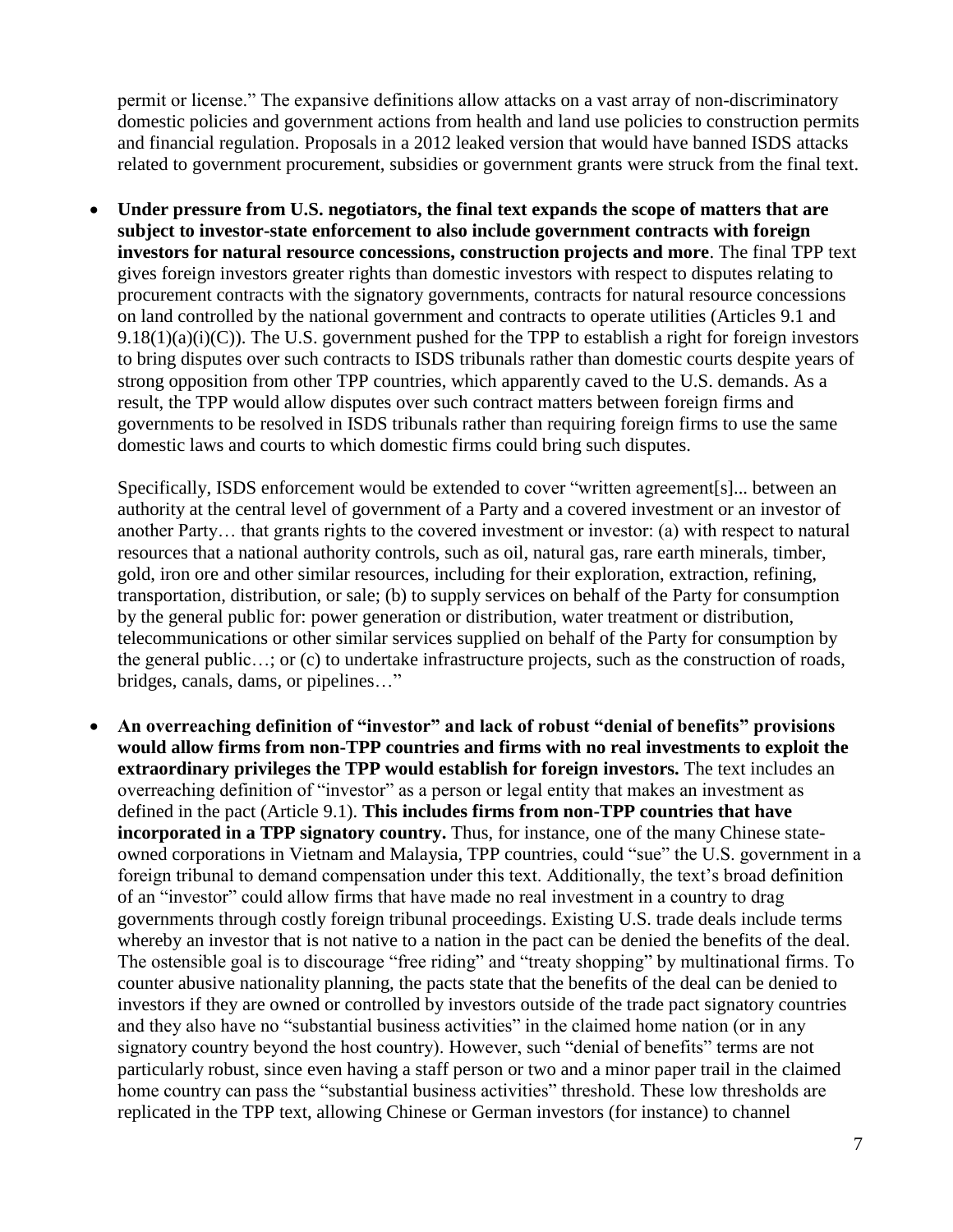investments through TPP nations in order to obtain the extraordinary TPP foreign investor protections and access the private enforcement regime (Article 9.14).

- **The TPP text does include one new provision aimed at limiting who can launch ISDS cases. This provision is intended to prevent an individual investor from launching an ISDS claim against their own home country**. In existing ISDS cases, individuals have launched such claims by setting up business activities in another country covered by an ISDS-enforced agreement and then acquiring "investments" back in their home country as a "foreign investor." The TPP language states that if an investor "is a natural person, who is a permanent resident of a Party, and a national of another Party, that natural person may not submit a claim to arbitration against that latter Party" (Article 9.1). But this provision only applies to "natural persons." Thus the prohibited individual could evade this limitation by incorporating a business in another TPP country, use that corporation to establish an "investment" back in their home country, and then use the corporation's newlyacquired "foreign investor" status to launch an ISDS claim against their home government.
- **Claims already decided in domestic courts can be re-litigated in ISDS tribunals for all but four TPP countries.** An annex in the TPP investment text states that if a foreign investor pursues a case in the domestic courts of Chile, Peru, Mexico or Vietnam over a government measure claimed as a violation of a foreign investor right, the investor cannot then launch an ISDS case against the government for that same claim under the TPP (Annex 9-J). It would appear that for all other TPP countries, foreign investors are welcome to pursue claims before domestic courts and, if they lose, re-litigate the case before an ISDS tribunal. Indeed, the final TPP investment chapter eliminates a proposed provision from an earlier leaked version that would have required foreign investors in all TPP countries to choose between pursuing claims before domestic courts or ISDS tribunals.
- **The TPP would grant foreign investors procedural rights that are not available to domestic firms to "sue" governments outside of national court systems, unconstrained by the rights and obligations of countries' constitutions, laws and domestic court procedures** (Section 9-B). The portion of the text that enumerates the private ISDS enforcement system largely replicates word-for-word the provisions of past U.S. ISDS agreements. However, foreign investors would be granted even more time to launch an ISDS case**.** While existing U.S. FTAs already allow foreign investors to initiate ISDS cases up to three years after the investor became aware of the alleged violation of their special foreign investor rights, the TPP text would expand that timeframe by another six months (Article 9.20.1). This final text also abandons a proposal in the 2012 leaked text that would have required a foreign investor to pursue domestic legal avenues before launching an ISDS case. This "exhaustion" requirement would have obliged investors to pursue domestic administrative review before launching an investor-state case. Exhaustion of domestic remedies is a fundamental principle of international law.

What could be the justification for foreign investors to pursue claims against a nation outside of that nation's judicial system? The track record of ISDS cases reveals a clear answer: to try to obtain greater rights than those provided under national law and through domestic courts. Many of the TPP countries have strong domestic legal systems. For example, New Zealand, Australia, Singapore and Canada are all ranked by the World Bank as performing better than the United States with regard to adherence to rule of law. Yet, in a manner opposed by conservative and liberal jurists and policymakers alike, the private "investor-state" enforcement system included in the TPP text would empower foreign investors and corporations to skirt domestic courts and laws and "sue" governments in foreign tribunals, demanding cash compensation from national treasuries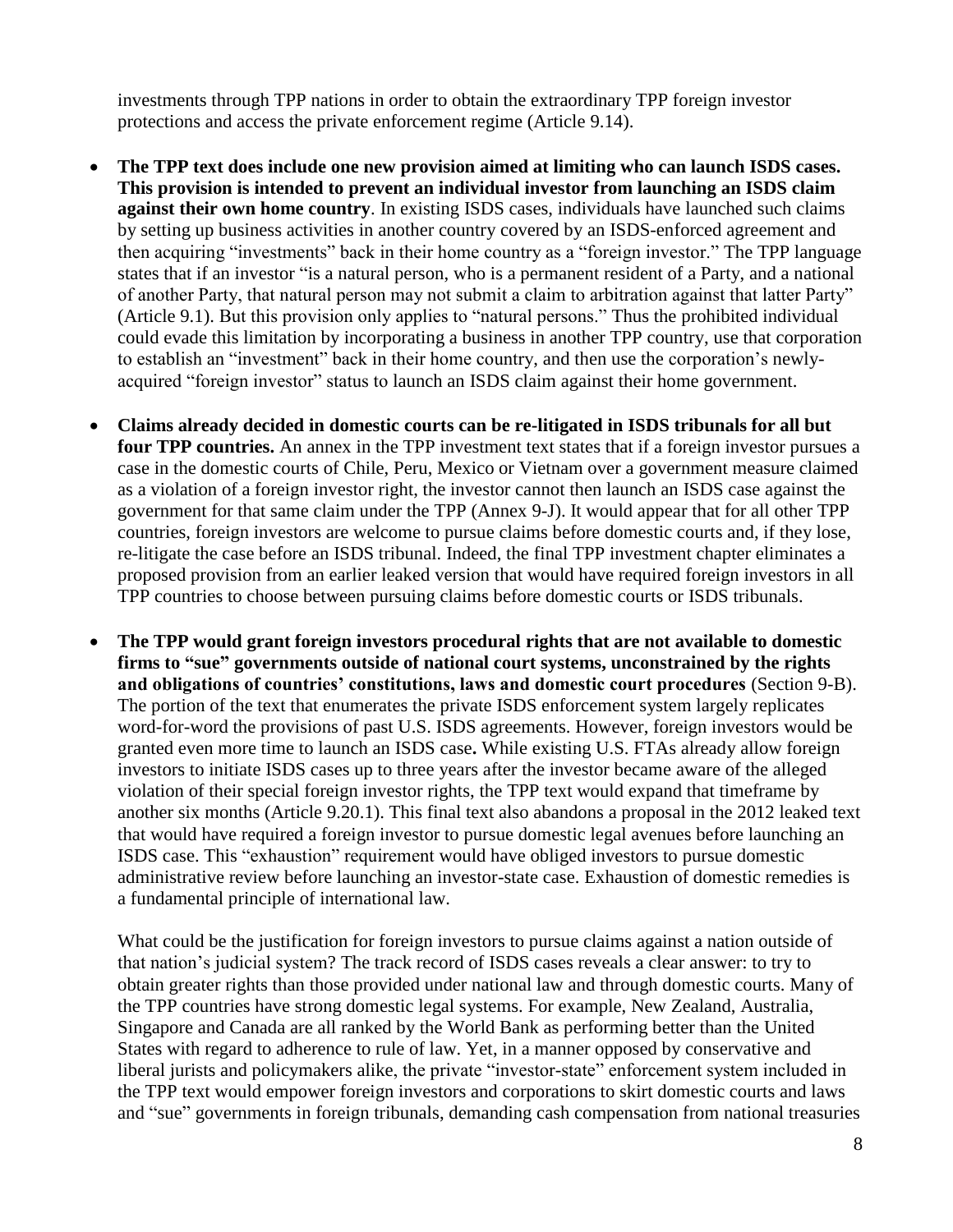for domestic policies that they claim undermine their new investor rights. This would expand an alarming two-track system of justice that privileges foreign corporations in myriad ways relative to governments, domestic businesses and non-governmental organizations.

The recent surge in ISDS attacks has produced rising concerns from legal scholars. An April 2015 letter signed by leading legal experts, including renowned Harvard law professor and Obama mentor Laurence Tribe, strongly criticizes the TPP's proposed inclusion of ISDS. The letter warns, "ISDS weakens the rule of law by removing the procedural protections of the legal system and using a system of adjudication with limited accountability and review. It is antithetical to the fair, public, and effective legal system that all Americans expect and deserve." A March 2015 letter signed by 139 U.S. law professors urges congressional leaders and the Obama administration "to protect the rule of law and our nation's sovereignty by ensuring ISDS is not included" in the TPP, stating, "ISDS threatens domestic sovereignty by empowering foreign corporations to bypass domestic court systems and privately enforce terms of a trade agreement." A May 2012 letter signed by former judges, law professors and other prominent lawyers from TPP nations warns: "the foreign investor protections included in some recent Free Trade Agreements (FTA) and Bilateral Investment Treaties (BIT) and their enforcement through Investor-State arbitration should not be replicated in the TPP. We base this conclusion on concerns about how the expansion of this regime threatens to undermine the justice systems in our various countries and fundamentally shift the balance of power between investors, states and other affected parties in a manner that undermines fair resolution of legal disputes."

### **TPP Text Establishes Substantive Rights Available Only to Foreign Investors**

- **The TPP investment text shows that foreign investors would be able to demand compensation if new policies that apply to domestic and foreign firms alike undermine their "expectations" of how they should be treated.** This includes a right to claim damages for government actions (such as new environmental, health or financial policies) that reduce the value of a foreign firm's investment (Article 9.7 and Annex 9-B on indirect expropriation) or that go against the expected level of regulatory scrutiny that an investor might have had when dealing with a previous government (Article 9.6 on minimum standard of treatment). After a series of alarming ISDS rulings based on language replicated in the TPP text, annexes were added to U.S. FTAs starting with the 2005 CAFTA with language aimed at defining what sorts of government action should be considered an "indirect expropriation" or a violation of the "minimum standard of treatment" guarantee given to foreign investors. However, ISDS tribunals already have ignored these provisions in cases brought under recent U.S. FTAs that included the so-called safeguards now being touted with respect to the TPP, and instead have continued to develop their own broad interpretations of foreign investors' rights to rule against governments and order compensation to investors. The TPP text largely replicates these failed annexes, meaning that ISDS tribunals would maintain enormous discretion to order a government to pay a foreign investor merely because the government improved a regulatory policy applying to both domestic and foreign firms. Indeed, the inclusion of the language from past FTAs on a guaranteed minimum standard of treatment for foreign investors and the right to compensation for indirect expropriation directly contradicts the assurances TPP governments have given to legislators and public interest advocates that the pact would safeguard regulatory sovereignty.
- **The provision used in most successful investor compensation demands would be extended to challenges of financial regulatory policies.** The most successful (and controversial) basis for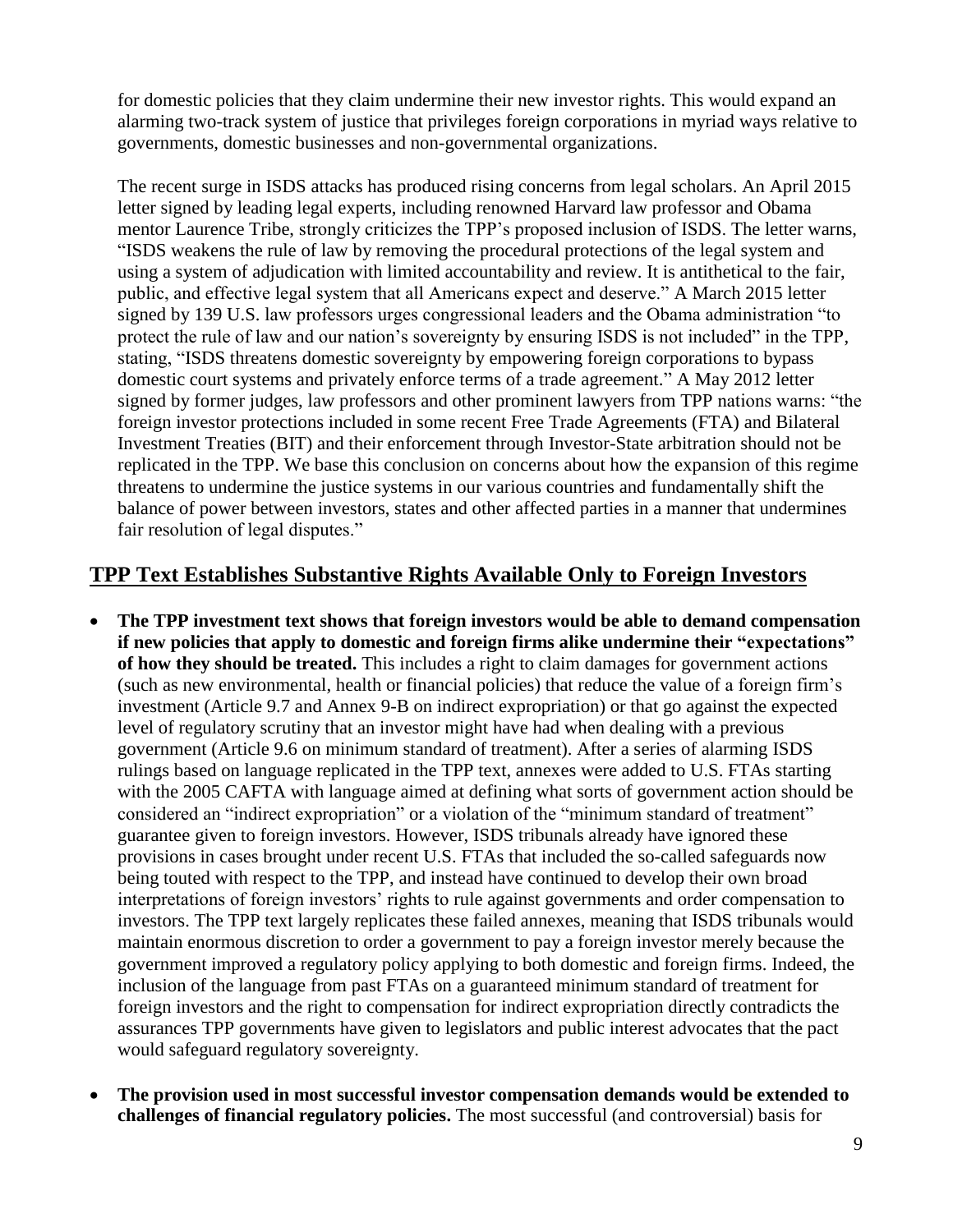investors' challenges of government policies in past agreements is alleged violations of the guaranteed "minimum standard of treatment" (MST) for investors or the closely linked "fair and equitable treatment" (FET) provision. The TPP would be the first U.S. trade pact to empower foreign financial firms to use the open-ended MST and FET provisions to challenge domestic financial regulations before ISDS tribunals. Previous U.S. FTAs have shielded financial regulations from these most-used and most-abused of foreign investor claims. By newly allowing foreign banks to use these broad rights to attack financial regulations, the TPP would spell an unprecedented ISDS threat to U.S. financial stability measures.

The TPP text regarding the MST and FET obligations largely replicates the language found in previous ISDS agreements on which tribunals have relied to issue some of the most alarming ISDS rulings to date (Article 9.6). Tribunals have often broadly interpreted these terms, effectively fabricating new obligations for governments that do not exist in the actual text of ISDS agreements. Of the 29 known ISDS cases under U.S. trade and investment agreements in which the foreign investor has "won," 76 percent (22) have found MST or FET violations. (In contrast, only seven have found national treatment violations, five have found expropriation violations and three have found performance requirement violations. Some cases found violations of multiple rules.)

While some of the FET violations involved "denials of justice" as that term has long been understood under customary international law (e.g. lack of due process), some tribunals have found FET violations for government regulatory actions that simply contradicted what investors' argued were their "reasonable expectations." For instance, in an *Occidental Exploration and Production Co. v. Ecuador* case under the U.S.-Ecuador BIT, a tribunal ruled that the reasonable expectations requirement means that "there is certainly an obligation not to alter the legal and business environment in which the investment has been made." In defending itself against an investor-state challenge that tried to invoke this sweeping interpretation, the U.S. government argued, "[I]f States were prohibited from regulating in any manner that frustrated expectations – or had to compensate for any diminution in profit – they would lose the power to regulate." There is no right to compensation in U.S. law merely because a government policy changes after the establishment of an investment in a way that may affect a business operating here.

The TPP includes nothing to forestall these extreme interpretations. Instead, the text merely replicates an annex contained in recent U.S. FTAs that states that the relevant standard under customary international law that is intended for the MST provision is one that "results from a general and consistent practice of States that they follow from a sense of legal obligation" (Annex 9-A). This circular language has failed to fix the problem. Though this annex was first included in CAFTA, in two of the first investor-state cases brought under CAFTA – *Railroad Development Corporation (RDC) v. Guatemala* and *TECO Guatemala Holdings v. Guatemala* – the tribunals simply ignored the annex's attempt to narrow the definition of "minimum standard of treatment" with a requirement that tribunals examine the *actual* practice of nations. Instead, the *RDC* and *TECO* tribunals both relied on an expansive interpretation of the standard concocted by a previous ISDS tribunal, which included an obligation to honor investors' expectations. On that basis, both tribunals ruled that Guatemala had violated the expanded obligation, and ordered the government to pay millions. The TPP fails to remedy this severe flaw, leaving uncertainty and unpredictability that invites investors to launch more ISDS attacks against public interest policies.

 **Foreign investors would be allowed to use claims of "indirect expropriation" to demand government payments for regulatory costs all firms operating in a country must meet.** Under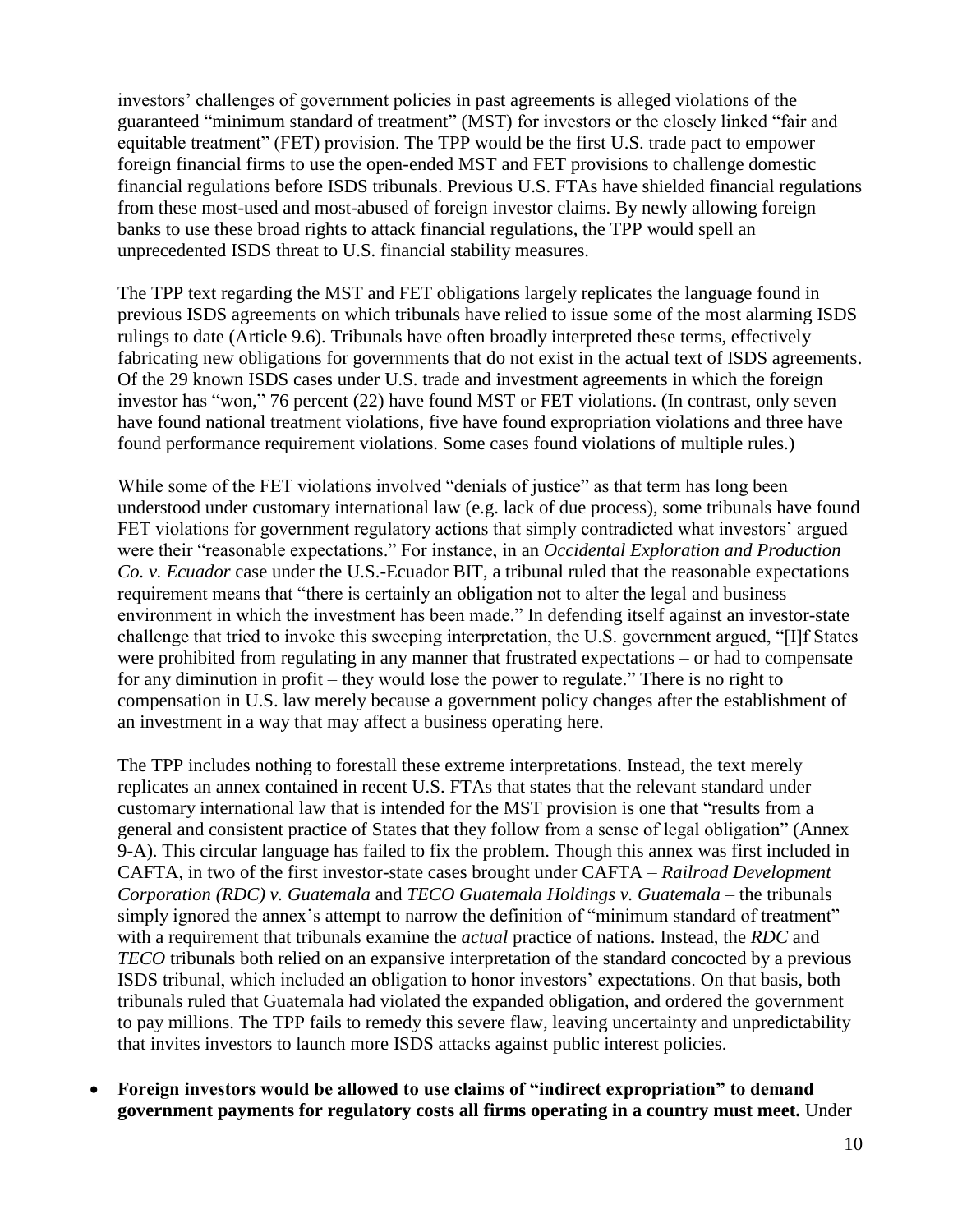domestic and international law, governments' obligation to compensate for expropriation has typically applied to the physical taking of real property, such as when a government expropriates a house to make way for a highway. But the TPP annex on expropriation, as in past U.S. FTAs, makes clear that foreign investors can launch claims of indirect expropriation when the government has not actually taken ownership or control of an investment. The final text would provide investors with a right to demand compensation for "indirect" expropriation (Article 9.7 and Annex 9-B), which can be and has been interpreted by ISDS tribunals to mean regulations and other government actions that merely *reduce* the value of a foreign investment. This definition of indirect expropriation cannot be justified as reflecting the general practice of states, given that the dominant practice of nations is to provide for compensation only when the government has actually acquired an asset or permanently destroyed all of its value, not merely when the value of an asset has been adversely affected by regulatory measures.

Moreover, the right to compensation for indirect expropriation in the text applies to much wider categories of property than those to which similar rights apply in U.S. law. To the limited extent that indirect expropriation compensation is permitted in U.S. law, it has generally been held that the requirement of compensation for "regulatory takings" under the Fifth Amendment of the U.S. Constitution primarily applies to regulations affecting *real* property (i.e. land). However, the broad provisions of the TPP investment chapter, like existing FTAs, enable foreign investors to claim "indirect expropriation" if government regulations implicate their personal property, intellectual property rights, financial instruments, government permits, money, minority shareholdings or other forms of non-real-estate property.

An earlier leaked version of the TPP investment chapter included a proposed provision that attempted to safeguard public interest regulations from indirect expropriation claims, stating, "nondiscriminatory regulatory actions … that are designed and applied to achieve legitimate public welfare objectives, such as the protection of public health, safety and the environment do not constitute indirect expropriation." Instead, the final TPP investment chapter, like past U.S. FTAs, includes a clause containing a loophole that undermines this attempted safeguard. It states that nondiscriminatory health, safety, environmental and other public interest regulations could indeed be challenged as indirect expropriations "in rare circumstances" (Annex 9-B). The loophole would grant ISDS tribunals discretion to determine when such non-discriminatory public interest policies constitute an indirect expropriation. The final text also eliminated, in favor of terms granting tribunals ample discretion over the meaning of indirect expropriation, an alternative provision that would have explicitly restricted indirect expropriation claims to instances when a government "deprivation of the investor's property" is "(a) either severe or for an indefinite period; and (b) disproportionate to the public purpose."

 **Foreign corporations could be newly empowered to privately enforce public agreements concerning intellectual property in ISDS challenges to government policies that ensure access to affordable medicines.** Unlike past U.S. FTAs, the TPP investment text could empower foreign investors to claim that government policies that ensure access to affordable medicines constitute TPP-prohibited "expropriations" of intellectual property rights if deemed to violate the terms of the WTO's Trade-Related Aspects of Intellectual Property Rights (TRIPS) agreement (Article 9.7.5). WTO rules can only be enforced when one government formally challenges another government before a WTO tribunal. There is no right in the WTO for a corporation to directly challenge sovereign governments. But with this new provision in the TPP investment text, individual firms could be empowered to privately enforce the terms of the WTO's monopoly protections for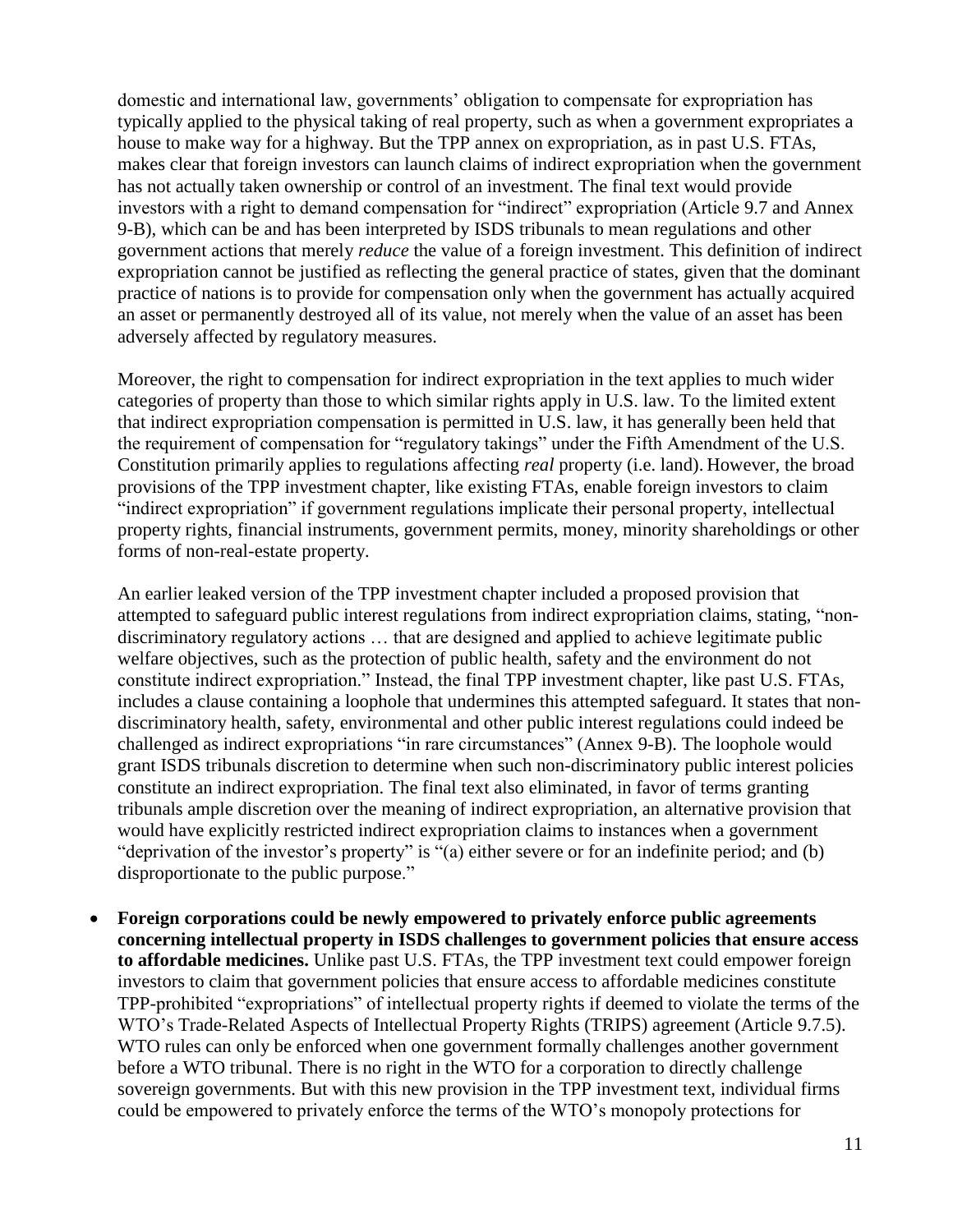pharmaceutical firms, and directly challenge governments for alleged violations of these protections. In addition, the signatory governments of TRIPS, including TPP governments, deliberately included ambiguous language in TRIPS to grant flexibility to each government to interpret the terms in line with domestic priorities. But the TPP investment text could empower the three private lawyers of ISDS tribunals, which have a clear track record of interpreting vague terms broadly to favor foreign investors, to impose their binding interpretation of TRIPS' intentionally flexible terms on the very governments that negotiated those terms. This move, which risks making TRIPS obligations enforceable via ISDS, could restrict governments' policy space to ensure access to affordable medicines.

- **Domestic policies that apply equally to domestic and foreign firms could be challenged by foreign investors under the TPP.** The TPP text would allow investors to claim that government actions (such as new environmental, health or financial laws) violate "national treatment" or "most favored nation" rules, ostensibly intended to prohibit discriminatory treatment, even when the laws are facially neutral and lawmakers did not intend to harm foreign investors (Articles 9.4 and 9.5). Such claims could be used if a foreign investor's own business model resulted in the firm experiencing a slightly higher burden in complying with a non-discriminatory law. For example, a government's carbon emission controls could disproportionately impact foreign investors if most domestic energy firms used less carbon-intensive sources of energy than their foreign-owned counterparts. While a footnote in the text suggests that differences in treatment of foreign investors may be allowed "on the basis of legitimate public welfare objectives," the ISDS tribunal would have full discretion to judge whether a government's public welfare objectives are "legitimate" and whether the alleged difference in treatment of foreign investors owes to those objectives.
- **Policies to create domestic jobs, support domestic businesses or foster economic development would be subject to foreign investors' demands for compensation.** The TPP investment chapter, like past U.S. FTAs, would empower foreign firms to demand compensation from governments for "performance requirements" imposed on domestic and foreign firms alike (Article 9.9). Foreign firms would be able to challenge policies used by many governments to support local job creation and business growth (for example, by requiring firms to purchase inputs from domestic businesses). (While Article 9.9.4 allows requirements to employ local workers, this does not extend to so-called backward linkages, like purchasing locally made inputs.) In a recent ISDS case brought against Canada under the North American Free Trade Agreement (NAFTA), a tribunal ruled that Canada's non-discriminatory requirement for oil companies to contribute to research and development in one of the country's poorest provinces violated such "performance requirement" provisions. The TPP text goes even further than past U.S. FTAs in listing additional performance requirements that can be challenged.
- **Most TPP countries have decided to expose decisions regarding the approval of foreign investments to ISDS challenge.** An annex in the text states that a government's decision, done in accordance with domestic laws, on whether to approve a given foreign investment in its territory shall not be subject to ISDS enforcement (Annex 9-H). But the annex only applies to four of the 12 TPP countries (Australia, Canada, Mexico and New Zealand). A separate annex (Annex 9-F) also contains some protections for Chile's foreign investment laws. For the remaining countries, the TPP text would apparently empower foreign firms to challenge such decisions before ISDS tribunals. In the United States, for example, the Committee on Foreign Investment in the United States (CFIUS) reviews planned foreign investments to determine whether they pose threats to national security. CFIUS has the authority to recommend to the president that investments deemed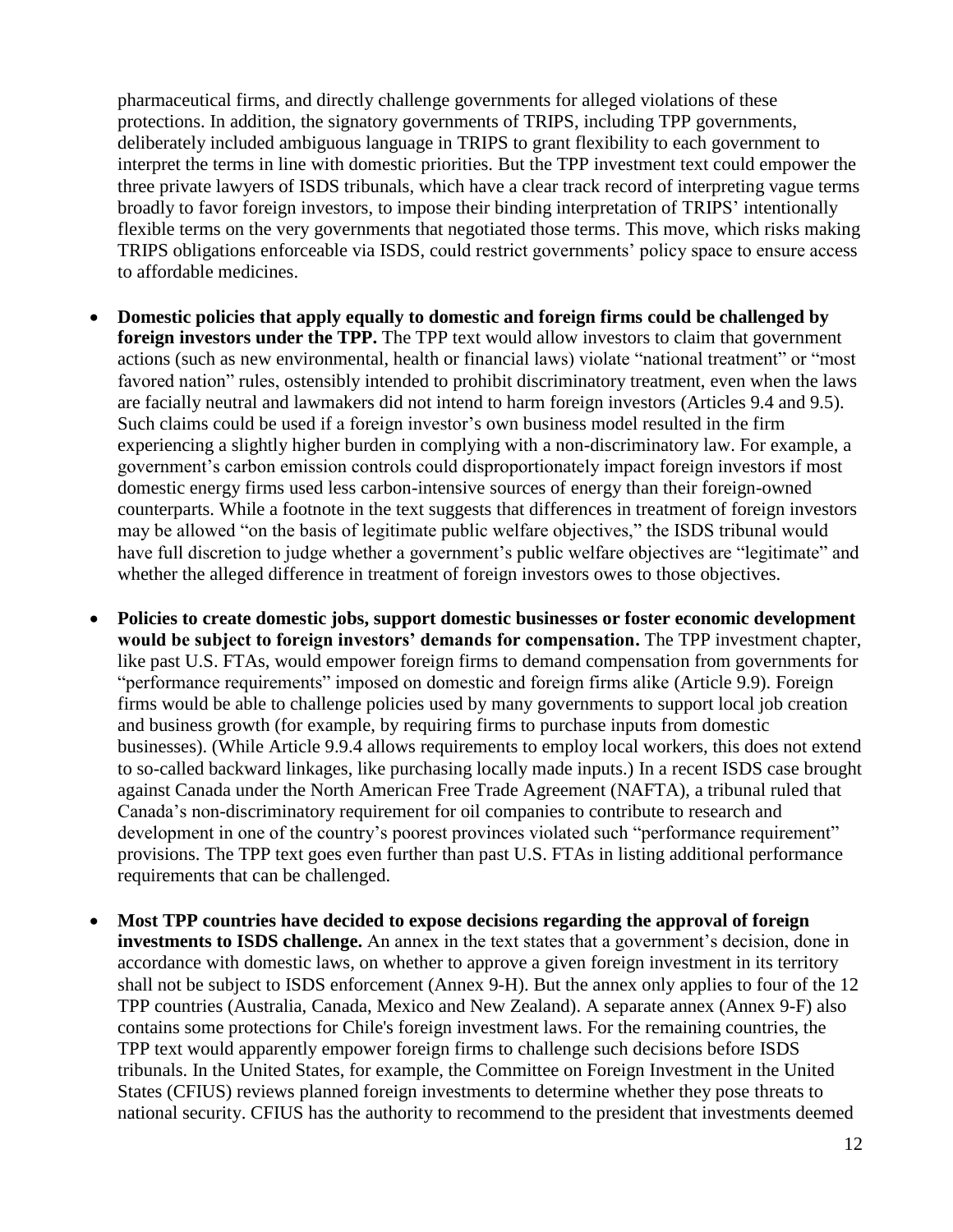as threatening not be authorized. In cases where the president acts on such recommendations, the TPP text would appear to empower foreign firms to retaliate by asking foreign tribunals to order taxpayer compensation. While the TPP includes a national security exception clause, the provision removes a critical footnote included in the last four U.S. FTAs that specified that it was up to a government, not an ISDS tribunal, to determine when a challenged measure was necessary for the protection of the nation's essential security interests. The TPP's removal of that footnote, which a bipartisan bloc of members of Congress fought for, means that three lawyers on an ISDS tribunal – not the government of the United States – would have the authority to determine what constitutes the essential security interests of the United States. Under the weakened TPP provision, if the U.S. president decided not to allow a foreign investment after CFIUS determined it posed a threat to national security, an ISDS tribunal would be empowered to second-guess the U.S. government with respect to what constitutes an essential security interest of the United States and order compensation to the foreign firm with U.S. taxpayers' money.

 **Foreign corporations could demand compensation for capital controls and other macroprudential financial regulations that promote financial stability.** Like past U.S. FTAs, the TPP text requires that governments "shall permit all transfers relating to a covered investment to be made freely and without delay into and out of its territory" (Article 9.8). This obligation restricts the use of capital controls or financial transaction taxes, even as the International Monetary Fund (IMF), many prominent economists and world leaders have shifted from opposing capital controls to officially endorsing them as a legitimate policy tool for preventing or mitigating financial crises.

In July 2015, the four Democrats in the House of Representatives with the highest authority on matters of trade and finance – the Ranking Members of the House Financial Services Committee, the House Ways and Means Committee and the trade subcommittees of both – sent a letter to the Obama administration to warn against the TPP's threat to capital controls. They concluded, "With what we know today about the dangers of volatile, short-term capital movements, we hope the Administration will avoid showing the world that there are times when those who *remember* the past are also bound to relive it, especially when it is likely to come at enormous economic and human cost." In a December 2014 letter to the administration, Senator Elizabeth Warren (D-Mass.), member of the Senate Banking Committee, and Sens. Tammy Baldwin (D-Wis.) and Edward Markey (D-Mass.) urged the administration to not replicate in the TPP terms from past U.S. FTAs "that could limit the ability of the government to use capital controls." In another letter that same month led by Congresswoman Maxine Waters (D-Calif.), the ranking member of the House Financial Services Committee, leading House Democrats made clear to the administration their opposition to the inclusion of such restrictions on capital controls in pending trade deals.

In February of that year, U.S. Federal Reserve economists backed capital controls in a study finding they "can lead to a significant welfare improvement." And in a February 2012 letter signed by more than 100 prominent economists, including Jagdish Bhagwati of Columbia University and former IMF officials Olivier Jeanne of Johns Hopkins University and Arvind Subramanian (formerly of the Peterson Institute for International Economics, now chief economic adviser to the government of India), demanded that such provisions be excluded from the TPP, stating, "The U.S. government's rigid opposition to capital controls does not reflect the global norm." This followed a January 2011 letter to the Obama administration signed by more than 250 economists, including Nobel laureate Joseph Stiglitz, Harvard economics professors Ricardo Hausmann and Dani Rodrik (formerly at Harvard University, now at the Institute for Advanced Study), and José Antonio Ocampo (a former executive secretary of the UN Economic Commission on Latin America and the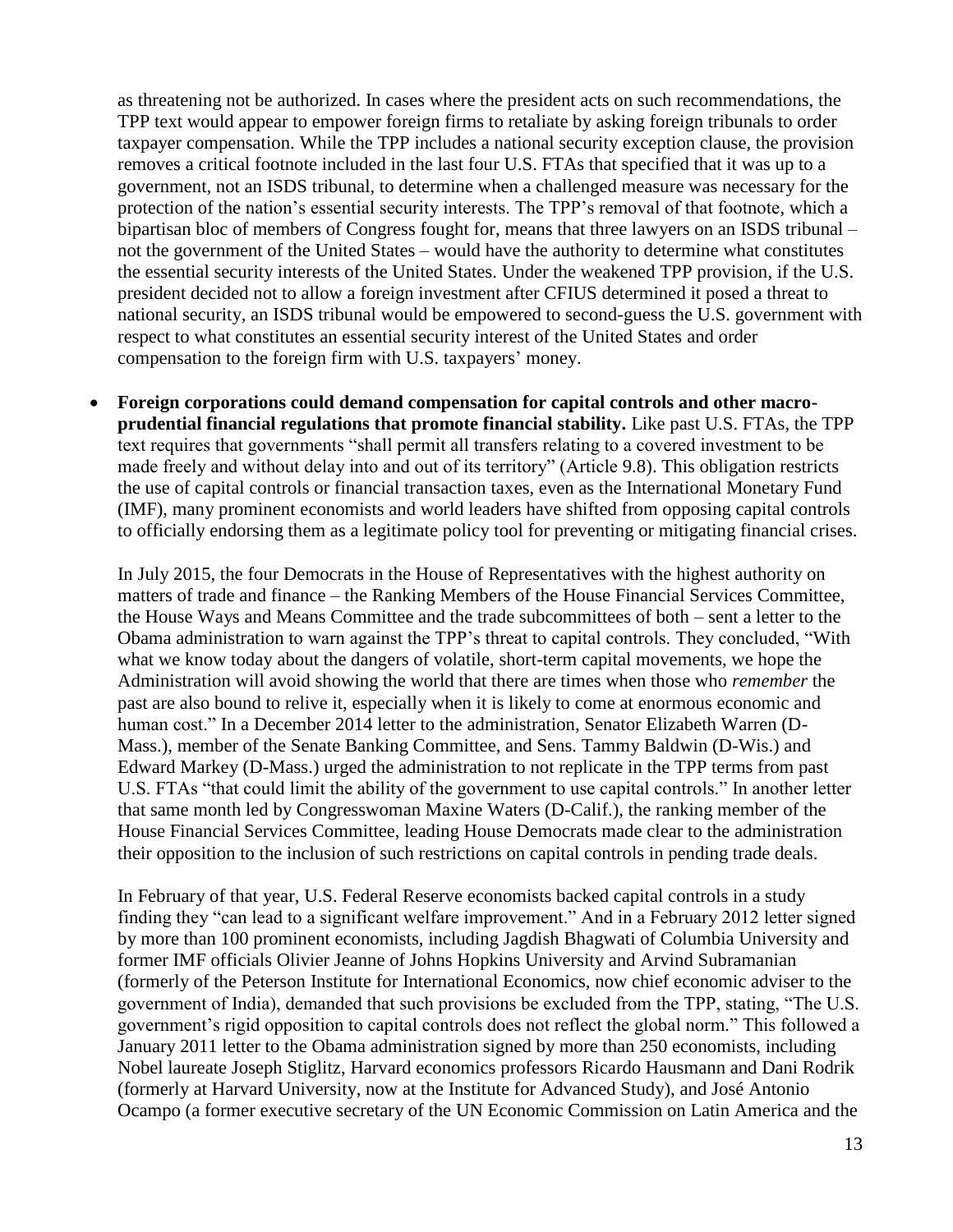Caribbean, and Colombia's former Minister of Finance), noting that past U.S. FTAs and BITs "strictly limit the ability of our trading partners to deploy capital controls." Yet, the final TPP text would replicate the past U.S. template, defying the post-financial crisis consensus that policy space for capital controls must be preserved.

#### **Exceptions and Limitations**

 **Broad-based concerns about the TPP's ban on the use of capital controls resulted in a new "temporary safeguard" provision despite years of U.S. opposition. But the actual provision ultimately agreed would not adequately protect governments' ability to regulate speculative and destabilizing flows of capital.** In contrast to past U.S. FTAs, the final text includes a "temporary safeguard" to allow the use of limited types of capital controls, subject to a litany of conditions, that would otherwise violate the expansive obligations of the investment chapter's free transfers provisions (Article 29.3). Unfortunately, the provision largely replicates Article XII of the WTO's General Agreement on Trade in Services (GATS) *"*Restrictions to Safeguard the Balance of Payments" provision. Both the GATS and TPP language apply to "serious balance-of-payments and external financial difficulties or threat thereof" (GATS XII-1).

Thus, the provision would only apply to capital controls enacted for certain reasons (e.g. to remedy balance of payments crises or "exceptional" macroeconomic problems), while capital controls used for other policy objectives (e.g. to prevent destabilizing asset bubbles) would still be subject to ISDS challenges. In addition, the GATS language refers to the special needs developing countries may have for such policies. Both the TPP and GATS terms require capital controls to be consistent with the Articles of Agreement of the International Monetary Fund, avoid unnecessary damage to the commercial, economic and financial interests of any other Party, not exceed those necessary to deal with the circumstances and not be used to avoid necessary macroeconomic adjustment. Thus, the safeguard would only apply to those capital controls that an ISDS tribunal – not a government's central bank – deemed "necessary". Governments, not ISDS tribunals, should have the authority to decide when capital management measures are needed and how they should be implemented.

And such measures are to be temporary and phased out progressively. Under the TPP provision, even capital controls used to *respond* to balance-of-payments and other macroeconomic problems (rather than to prevent them) could run afoul of the provision's requirement, if they last longer than 18 months. Use beyond this time period is subject to majority approval of the other TPP parties. This restriction would preclude the use of capital controls for longer-lasting financial crises. The provision would have failed to safeguard, for example, the capital controls that Malaysia, also a TPP party, implemented in 1997 in response to the Asian financial crisis, which were phased out slowly *over a decade.* Indeed, the overarching requirement that such policies be temporary means the "safeguard" does not provide policy space for capital controls of a more permanent nature, such as those relating to capital inflows that are designed to *avoid* balance-of-payments and other macroeconomic problems. For example, the capital management policies of Chile, a TPP party, involve standing laws of general application that were not implemented in response to a specific crisis, but to avoid the conditions that could cause one. A separate TPP annex would allow Chile alone to maintain or enact capital controls that are consistent with its own domestic laws to ensure financial stability (Annex 9-E). No such protection is available for other TPP nations.

The TPP provision adds two further constraints. First, such measures are subject to ISDS challenges as indirect expropriations. That is to say that while the safeguard may permit a TPP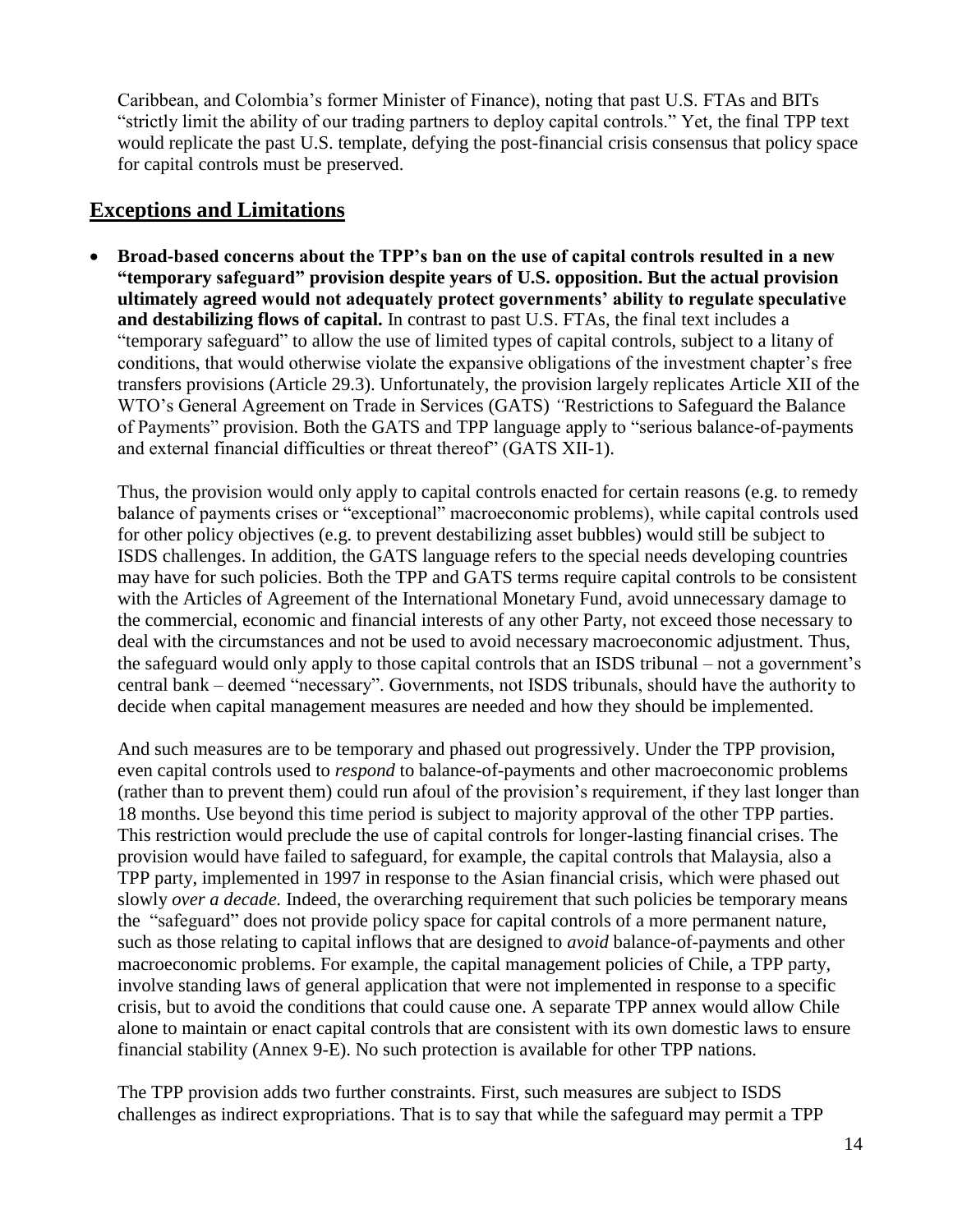country to enact a capital control, it may also be required to compensate a foreign investor if doing so results in a significant reduction in the value of that investor's investment. There is no comparable obligation to compensate private investors in the GATS. And, in TPP capital controls "shall not apply to payments or transfers relating to foreign direct investment."

- **Despite prior opposition, and in defiance of the Australian government's own Productivity Commission, Australia has agreed to subject its policies and taxpayer funds to the jurisdiction of ISDS tribunals under the TPP**. In prior leaked versions of the investment chapter, Australia had included a footnote stating that it would not be bound to ISDS enforcement. That footnote has been eliminated, meaning that, for the first time, the TPP would expose Australia to ISDS attacks from U.S. firms – the world's most aggressive users of ISDS. (Australia successfully resisted U.S. pressure to include ISDS in the existing U.S.-Australia FTA.) This decision by the Australian government directly contradicts the advice of the government's own pro-free-trade and pro-TPP Productivity Commission, which warned in a June 2015 report against including ISDS in Australia's trade pacts. The commission concluded that ISDS-enforced obligations in FTAs "depart from national treatment principles by affording substantive appeal rights to foreigners not available to domestic firms, risk impeding domestic regulatory reform (regulatory chill), include safeguards and carve-outs of uncertain effect, lack transparency and have inadequate parliamentary scrutiny." In addition, the commission found that ISDS provisions "are not necessary or sufficient to foster investment flows between developed countries" and warned that they could "expose the Australian Government to potentially large unfunded contingent liabilities dependent on decisions by international arbitration tribunals." With the Australian government's reversal on ISDS in the TPP, all TPP countries would be subject to the private investor-state corporate enforcement regime. This would also impose new obligations on Japan, New Zealand, Malaysia, Brunei and Vietnam – the TPP countries that do not have existing U.S. FTAs.
- **The TPP provision on environmental, health and other regulatory objectives is meaningless.**  The text includes a provision, largely copied from past U.S. pacts, on "Investment and Environmental, Health and other Regulatory Objectives" that provides no meaningful safeguard against ISDS challenges to public interest policies (Article 9.15). The provision includes selfcancelling language stating that that a signatory government may enact public interest protections, *so long as doing so does not conflict with the sweeping rights that the pact gives to foreign investors*. But it is precisely when investors' broad rights conflict with environmental, health or other regulatory objectives that a government needs an agreement to specify that its right to regulate trumps its obligations to foreign investors. For such instances, this provision appears to be inapplicable. Indeed, a tribunalist in the *S.D. Myers v. Canada* NAFTA ISDS case noted that this provision, also included in NAFTA, was among those referred to by trade analysts as "'tautologies' or as 'diplomatic, rather than legal' statements." A recent legal review from Cambridge University Press concluded that this clause "falls short in failing to add more than a nebulous provision that can easily be marginalized."

In an earlier leaked version of the TPP investment chapter, one country proposed an additional paragraph to this text that read: "The Parties recognise that it is inappropriate to encourage investment by relaxing its health, safety or environmental measures. Accordingly, a Party should not waive or otherwise derogate from or offer to waive or otherwise derogate from, such measures as an encouragement for the establishment, acquisition, expansion, or retention in its territory of an investment of an investor." This proposed language has been omitted from the final TPP investment chapter. (And while similar language has been included in the TPP's environment